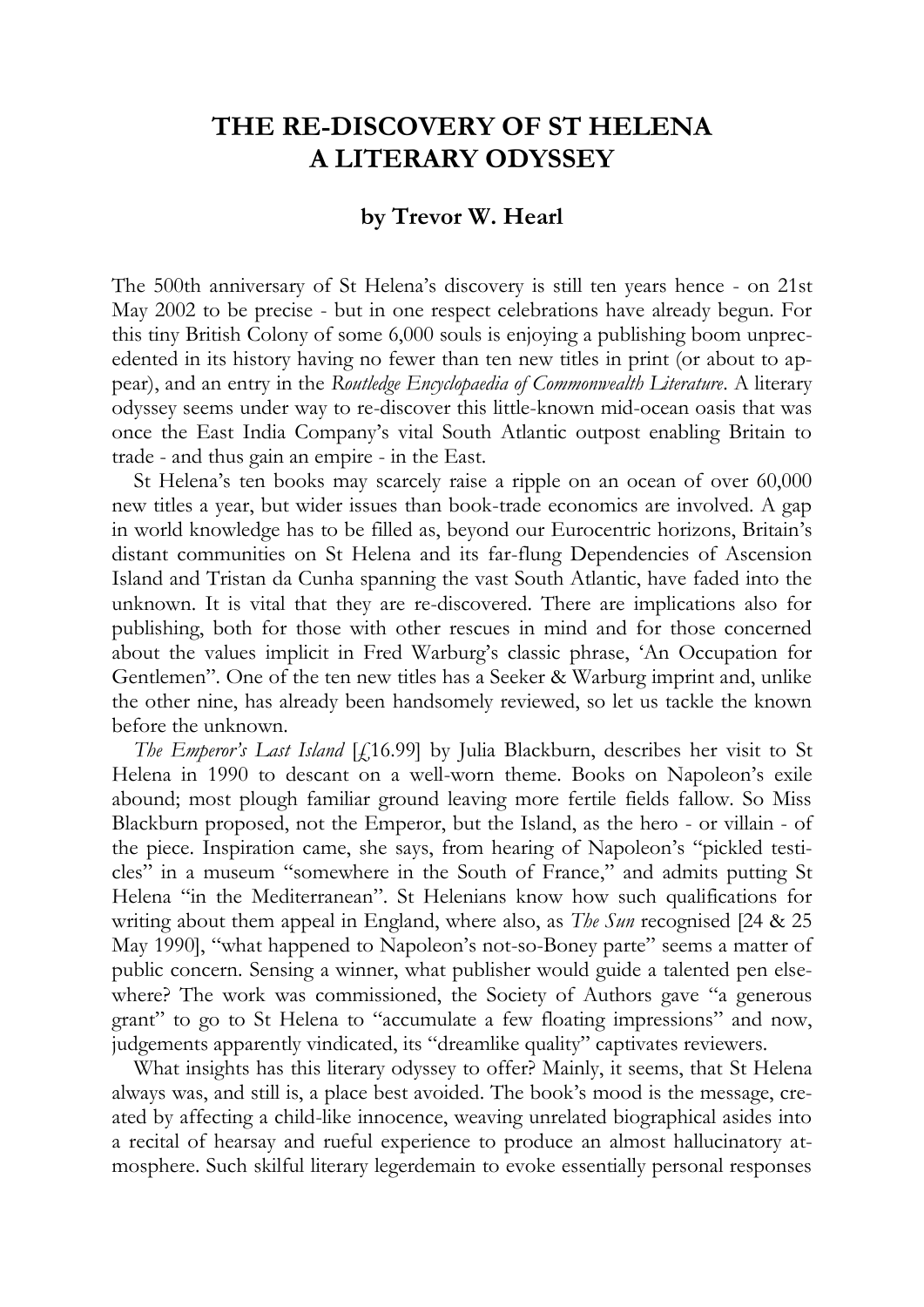makes it feel impertinent to pry into the text to unravel fact from fancy, decry error, or doubt the wry portrait that emerges. Did Ascension Island's British, American and St Helenian contract workers scatter "like sheep" as the author approached? Is St Helena haunted by "poisonous spiders as big as a clenched fist"? Did she, after preparing so long, really pass Longwood House without knowing it? Such incongruities might be a form of subliminal wordplay, but I prefer to view her frequent quotations from Lewis Carroll as hints not to take it too seriously. As for errors, we all make mistakes, though to say with Tim Blanning in *The Independent*  $(19/12/91)$  "there is no point in getting cross about such slips", seems unduly lenient. Is there no limit? Or are we to accept tabloid press practice and rely on readers' ignorance with little understanding of the victim's susceptibilities?

St Helena sadly disappointed Miss Blackburn: "I hear myself ranting with indignation", apparently against the colonial system, personal rebuffs and the alleged "gypsy-brash modernity" of St Helena society. A lone reference to the kindness of poor neighbours excepted, she paints a drear picture of a litter-strewn landscape, of shops without stock, markets without fresh fruit and museums without guides. Officials are surly and St Helenians "permeated with despair". When asked about Napoleon or Fernando Lopez "no-one seemed to know anything ... everyone gave some garbled accounts". Yet live interviews by Rosemary Laurent and Charles Frater on radio and film have shown that a rich vein of local lore is there waiting to be tapped. St Helenians talk to those who listen but resent the glib judgements of passing writers. Is it surprising? Figs may not grow upon thorns, but as *The Emperor's Last Island*, commercially promoted, will reach far more readers than the books that follow, let us hope that some will be intrigued enough to read further. They will be rewarded by finding a veritable treasure trove awaiting discovery.

The other nine new titles under review are also the outcome of journeys to St Helena, though for these voyagers it was a stimulating experience which inspired them into print. Their books are welcome additions to South Atlantic literature for the best reasons: they meet local community needs; they are written and illustrated with care by acknowledged experts for the general, as well as specialist, reader, and they help fill major gaps in our knowledge of a sizeable segment of the globe. The impetus for this publishing initiative comes mainly from St Helena itself where education and commerce both require local literature. Teachers and pupils need it to develop a relevant curriculum in upgrading Island education at its well-equipped schools; commerce and government need it to publicise St Helena's wares - including fine fish and connoisseur coffee - and to anticipate visitors' needs when plans for increased passenger and hotel accommodation come to fruition. Publicity is the lifeblood of trade and tourism, the main means by which islands can earn a living today. And no British Commonwealth community needs to develop an income more urgently than St Helena. So briefly, what has been achieved to date?

Dr Alasdair Edwards of Newcastle University's Centre for Tropical Coastal Management Studies has provided the first comprehensive reference book on the *Fish and Fisheries of Saint Helena Island* [£15], lavishly illustrated to inform the general public and support careful exploitation of the Island's most prolific resource, not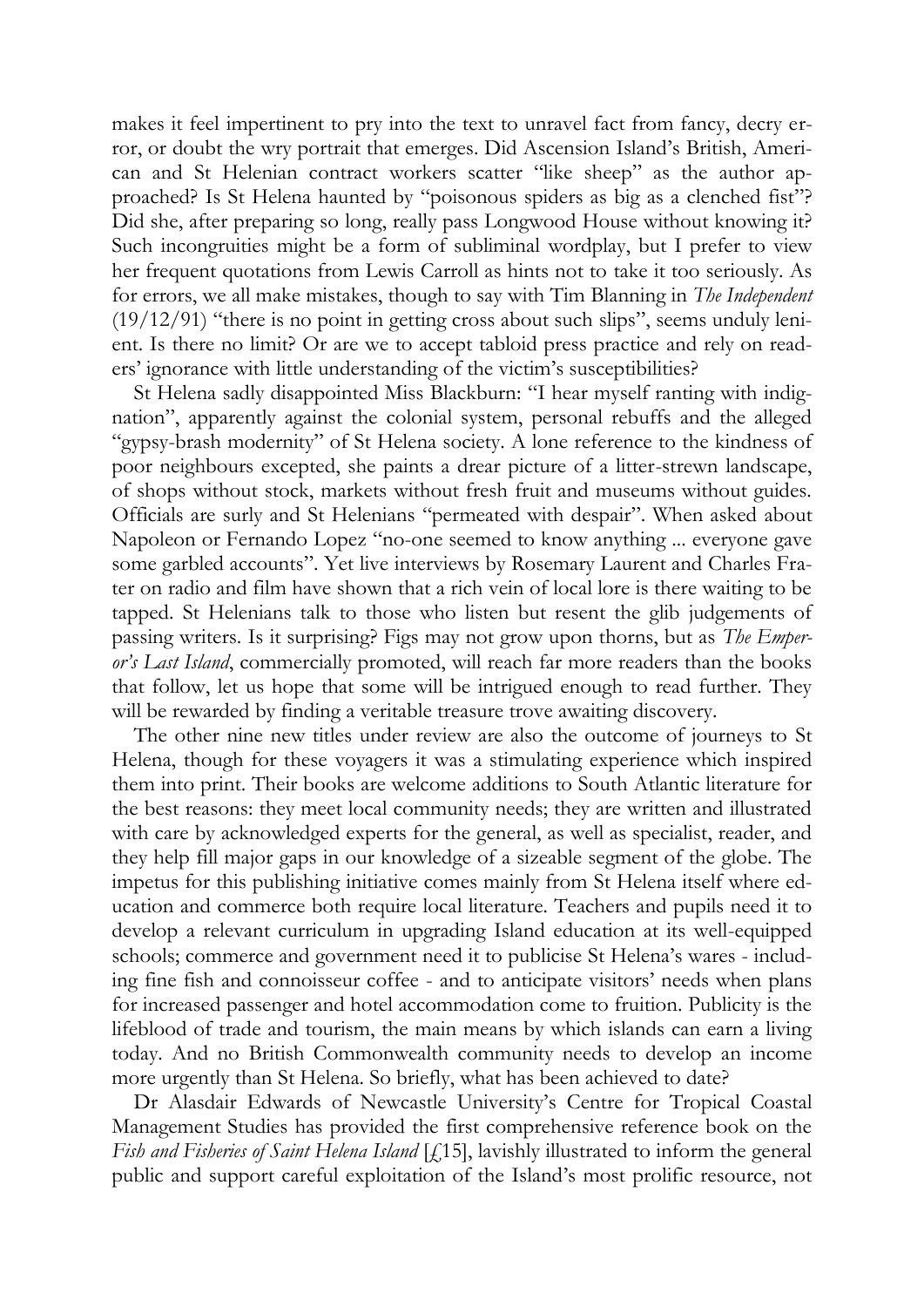omitting the tourist attractions of game-fishing and dolphin-watching. Another to extend recreational horizons is *Exploring St Helena: A Walker's Guide*, an illustrated, 80-page paperback by Ian Mathieson and Laurence Carter, a practical pocketbook with maps and sketches to help residents and visitors make the most of coast and country sight-seeing. Britain's scattered South Atlantic communities may have more centres of worship per head of population than anyone else in the world, and at last the colourful history of the *Churches of the South Atlantic 1502-1990*  $[f(14.95/\textit{f}/201, \text{ dating from one of the earliest Christian sites south of the Equator,})]$ has been expertly chronicled by a former Bishop of St Helena, the Rt. Rev. Edward Cannan, in an attractive volume which includes the Falkland Islands. Archivist Anne Kotze was involved in a related pioneering project to microfilm the historic Diocesan registers in Jamestown, an unconventional assignment narrated with sensitivity and humour in *St Helena Journal* [£6], a gem of library literature issued in a limited edition of 300. For centuries St Helena's dramatic and varied landscape has astonished and puzzled inquisitive visitors - Charles Darwin claimed his solution of its creation among his life's great achievements - but no longer need anyone be baffled by what early navigators hailed as a "miracle wrought by God," for an excellent, inexpensive, up-to-date *Guide to the Geology of St Helena* [£2.50], in mercifully simple words and sketches, has now been produced by Dr Barry Weaver of Oklahoma University. And finally, the basic book for everyone with an interest in the Colony, Philip Gosse's island classic, *St Helena 1502 - 1938* [£16.50], has been re-printed with an Introduction by Trevor Hearl, already stimulating fresh research and re-evaluation of some long-accepted opinions, proving the urgent need to exploit the Island's rich, but virtually untapped archives, before attempting to update, let alone to replace, Gosse's lovingly crafted text.

Among titles in preparation, three are scheduled for early publication. The astonishing story of *The Endemic Flora of St Helena* [c.£20], now being rescued from virtual extinction with the help of Kew Gardens, is told by Dr Quentin Cronk and illustrated from Lesley Ninnes's splendid watercolours, to explain the Island's vital role in botanic history, its unique plant life and current conservation. An absorbing account of how education has been meeting the social and practical needs of Britain's South Atlantic communities for the past 300 years has been written by Miss Dorothy Evans MBE, from local records, extensive interviews, and personal experience as education adviser to the St Helena Government, to give a rare glimpse of a system which has ranged from slave schools to the latest community High School, involving the East India Company, Army schools and the Colonial Office on the way - an untold story of English Educational endeavour. Recipe books are always popular, and the promise of *A St Helena Cookbook* has already provoked lively interest, especially one compiled by a St Helenian author as experienced as Miss Pamela Lawrence, honours graduate and head of Domestic Economy at the Prince Andrew School.

Much of this achievement can be credited to St Helena's Education Officer, Mr. Basil George. He harnessed the support of authors who then sought publishers susceptible to their enthusiasm. In three cases these were universities. Others